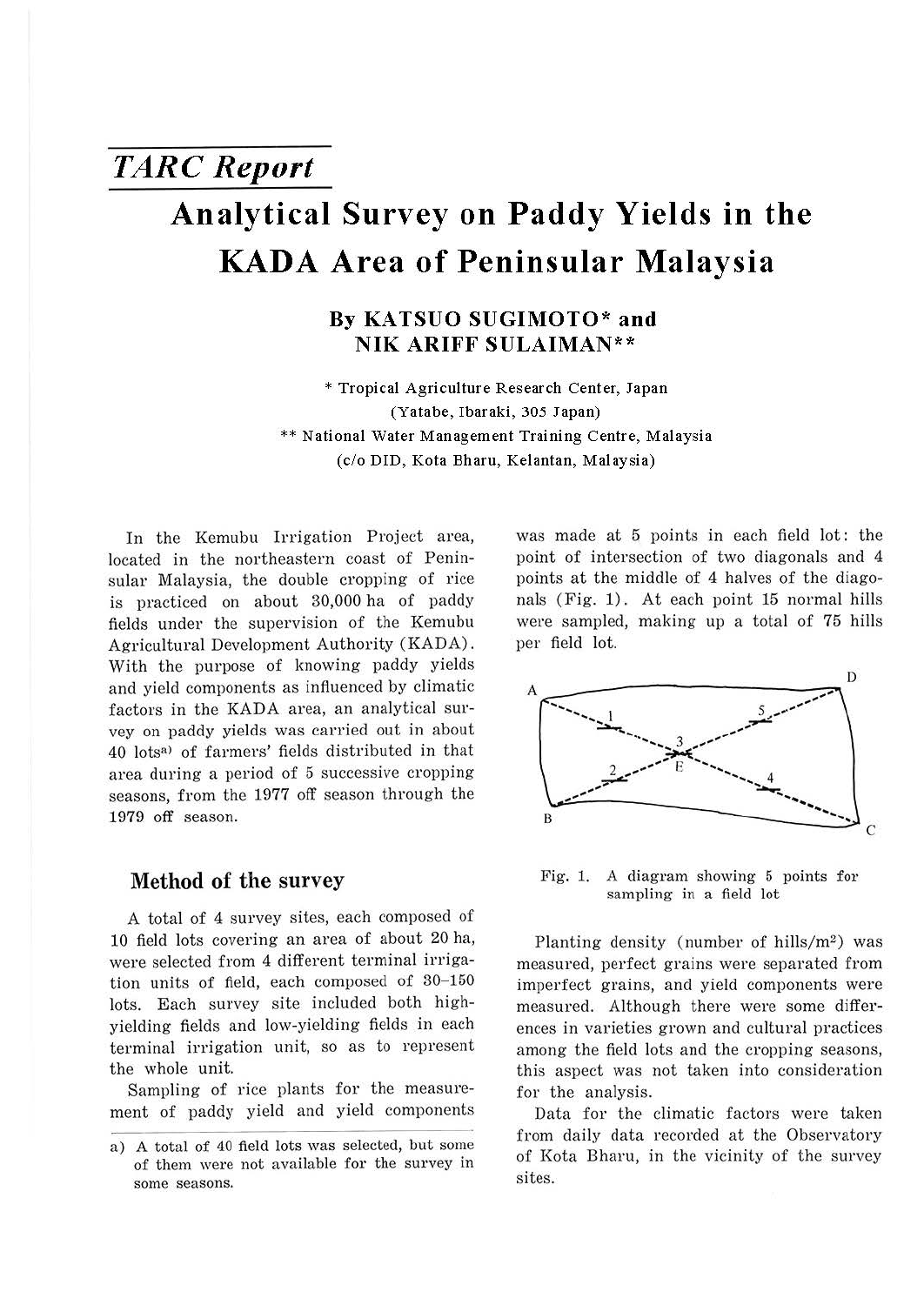## **Results and discussions**

Paddy yields and yield components obtained in each of 5 cropping seasons are shown in Table 1. The yield was the highest for the 1978/79 main season (December-April), and it showed a decrease in the following order:  $1977/78$  main season  $\div$  1979 off season (June- $October$  > 1978 off season > 1977 off season. In other words, the yields of main season crops were generally higher than those of off season crops.

In the 1977 off season, which showed the lowest yield, planting density and number of panicles/m2 were found to be lowest among all the seasons. Although the number of spikelets/m2 was about 27,000 for all the seasons, without appreciable seasonal differences, percentage of ripened grains varied among the seasons, showing the lowest value (76%) in the 1978 off season and the highest value (86%) in the 1978/79 main season. Weight of 1,000 grains was  $19.6 - 20.0$  g without much seasonal variations.

Climatic factors such as air temperature, rainfall and sunshine hours are given in Fig. 2. It can be seen in general that the off season crop starts its growth with a little rain and plenty of sunshine but its later growth period is exposed to less sunshine. On the contrary, the main season crop is exposed to heavy rains, less sunshine and low air temperature at the beginning but to little rain, plenty of sunshine and high air temperature



Fig. 2. Rainfall, daily sunshine hours and mean air temperature (Kota Bharu, Lat.: 6°10'N) M/S: Main season

|                                                          | Table 1. Paddy yields, yield components, daily sunshine hours during a 30 day-period |
|----------------------------------------------------------|--------------------------------------------------------------------------------------|
|                                                          | (10 days before and 20 days after heading) and mean air temperature                  |
| during the tillering stage (40 days after transplanting) |                                                                                      |

| Cropping season     | No. of<br>field lots<br>sampled | No. of<br>hills/ $m^2$ | No. of<br>panicles/m <sup>2</sup> | No. of<br>spike-<br>lets/m <sup>2</sup>                                                                                   | Percent<br>ripened<br>grains | Wt. of<br>1,000<br>grains | Paddy<br>vield | Sunshine Air<br>duration temp. |      |
|---------------------|---------------------------------|------------------------|-----------------------------------|---------------------------------------------------------------------------------------------------------------------------|------------------------------|---------------------------|----------------|--------------------------------|------|
|                     |                                 |                        |                                   | $\times 10^{3}$                                                                                                           | %                            | g                         | t/ha           | hr.                            | ∘c   |
| Off season 1977     | 40                              | 12.8                   | 178                               | $\frac{1}{2} \left( \frac{1}{2} \right) \left( \frac{1}{2} \right) \left( \frac{1}{2} \right) \left( \frac{1}{2} \right)$ |                              | $\equiv$                  | 3.18           | 6.1                            | 27.5 |
| Main season 1977/78 | 36                              | 14.7                   | 215                               | 26                                                                                                                        | 82                           | 20.0                      | 4.24           | 8.8                            | 26.1 |
| Off season 1978     | 39                              | 14.5                   | 207                               | 27                                                                                                                        | 76                           | 20 0                      | 4.05           | 6.1                            | 27.1 |
| Main season 1978/79 | 40                              | 14.0                   | 202                               | 27                                                                                                                        | 86                           | 19.6                      | 4.44           | 8.8                            | 25.9 |
| Off season 1979     | 39                              | 14.5                   | 212                               | 27                                                                                                                        | 80                           | 19.7                      | 4.24           | 6.9                            | 27.4 |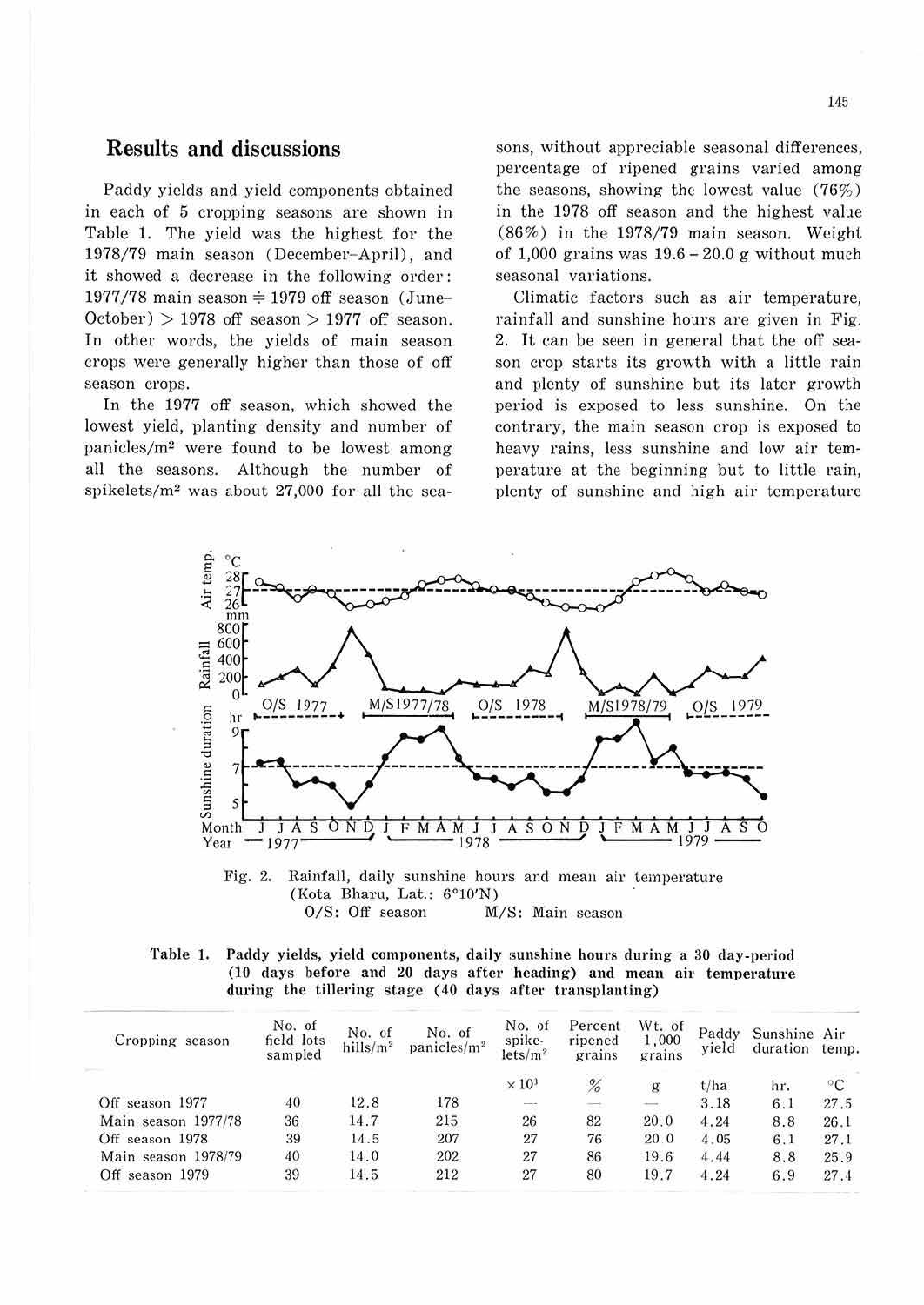| Items                                              | M/S 1977/78<br>$(n=36)$ | O/S 1978<br>$(n=39)$ | M/S 1978/79<br>$(n=40)$ | O/S 1979<br>$(n=39)$ | Total<br>$(n=154)$ |
|----------------------------------------------------|-------------------------|----------------------|-------------------------|----------------------|--------------------|
| No. of hills/ $m^2$ vs. no. of panicles/ $m^2$     | $0.675***$              | $0.711***$           | $0.628***$              | $0.711***$           | $0.672***$         |
| No. of hills/ $m^2$ vs. no. of spikelets/ $m^2$    | $0.558***$              | $0.537***$           | $0.582***$              | $0.548***$           | $0.525***$         |
| No. of panicles/ $m^2$ vs. no. of spikelets/ $m^2$ | $0.470**$               | $0.701***$           | $0.736***$              | $0.721***$           | $0.658***$         |
| No. of $hills/m2$ vs. yield                        | $0.586***$              | $0.440**$            | $0.629***$              | $0.586***$           | $0.520***$         |
| No. of panicles/m <sup>2</sup> vs. yield           | $0.695***$              | $0.690***$           | $0.776***$              | $0.627***$           | $0.707***$         |
| No. of spikelets/m <sup>2</sup> vs. yield          | $0.794***$              | $0.867***$           | $0.873***$              | $0.885***$           | $0.838***$         |
| % of ripened grains vs. yield                      | $-0.287$                | 0.139                | $-0.422**$              | $0.395*$             | 0.105              |
| No. of spikelets/ $m^2$ vs. % ripened grains       | $-0.786***$             | $-0.310*$            | $-0.774***$             | $-0.005$             | $-0.387***$        |
| No. of spikelets/panicle vs. % ripened grains      | $-0.772***$             | $-0.375*$            | $-0.514***$             | $-0.467**$           | $-0.446***$        |

Table 2. Correlation coefficients between paddy yields and yield components

\* Significant at 5%, \*\* at 1% and \*\*\* at 0.1% levels

at the later growth period. As shown in Table 1, the mean daily sunshine hours during the 30 day-period, covering 10 days before heading and 20 days after heading, was shorter in the off seasons  $(6.1 \text{ hr}$  for 1977 off season and 1978 off season, and 6.9 hr for 1979 off season) than in the main seasons (8.8 hr for 1977/78 main season and 1978/79 main season). On the other hand, mean air temperature during 40 days after transplanting was lower in the main seasons than in the off seasons, showing the lowest temperature (25.9°C) in the 1978/79 main season and the highest one (27.5°C) in the 1977 off season.

#### 1) Paddy yields and yield components

As to the yields and yield components shown in 5 cropping seasons, the following relationships, as given in Table 2, were observed: Number of panicles/ $m^2$  is closely correlated with number of hills/ $m^2$  (planting density), and number of spikelets/ $m<sup>2</sup>$  is closely correlated with number of panicles/ $m^2$ . Therefore, there is also a positive correlation between number of hills/m2 and number of spikelets/m2. Although paddy yields are correlated with number of hills/m2, number of  $panicles/m<sup>2</sup>$ , and number of spikelets/panicle, the number of spikelets/ $m^2$  showed the highest correlation coefficient,  $r = 0.838$ , with paddy yields. However, correlation between paddy yields and percentage of ripened grains is not consistent, because there is a negative correlation between percentage of ripened grains and number of spikelets/panicle or number of spikelets/m2.

Thus, it was made clear that number of spikelets/ $m<sup>2</sup>$  is the main factor contributing paddy yields. Then, there is a problem of how to increase the number of spikelets/ $m^2$ . There are two different ways to increase number of spikelets/ $m^2$ : (a) by increasing number of panicles/ $m^2$ , or (b) by increasing number of spikelets/panicle. As mentioned above, the increase in number of spikelets/panicle induces the decrease in percentage of ripened grains. It usually occurs when the number of weak spikelets on the secondary rachisbranches is increased, rather than the increase of spikelets on the primary rachisbranches<sup>1)</sup>. Therefore, it can be concluded that, for obtaining high yields, it is necessary to increase number of spikelets/m<sup>2</sup> by increasing number of panicles/m<sup>2</sup> with dense planting and proper fertilizer application, rather than by increasing number of spikelets/panicle. The increased number of spike $lets/m<sup>2</sup>$  also induces a decrease in percentage of ripened grains, but this effect is rnther small, and can be compensated by the increased number of spikelets/m<sup>2</sup>.

#### $2)$  Effects of air temperature and sunshine hours

As shown in Table 3, paddy yields are positively correlated with the mean daily sunshine hours during the 30 day-period (10 days before and 20 days after heading), but negatively correlated with the mean air tem-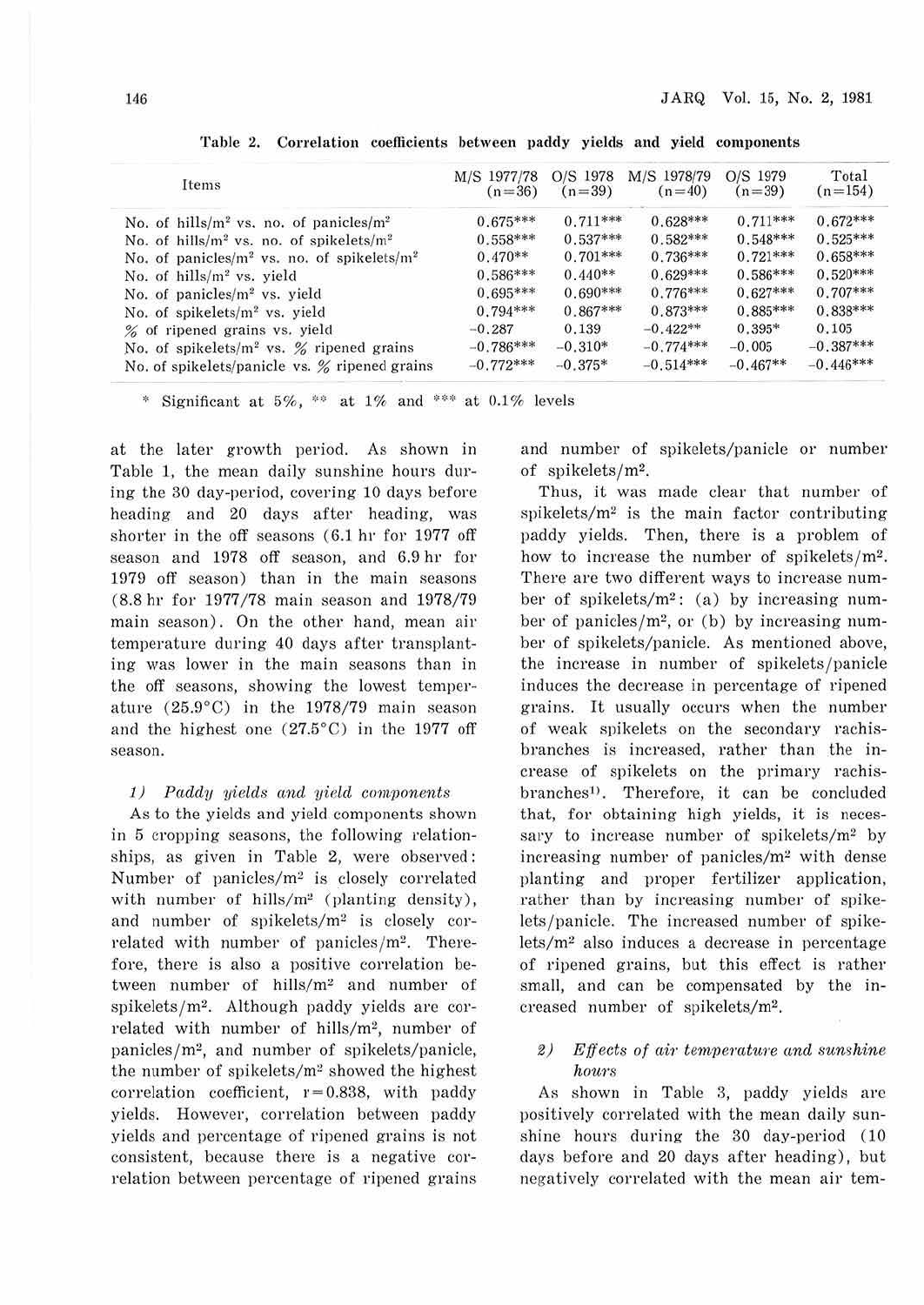| Correlation coefficient                                                 |             |
|-------------------------------------------------------------------------|-------------|
| Sunshine hours during the whole growing season $(1)$ vs. yield          | $0.210**$   |
| Mean air temp, during the whole growing season (2) vs. yield            | $-0.232**$  |
| $(1)$ vs. $(2)$                                                         | 0.126       |
| Correlation coefficient                                                 |             |
| Sunshine hours in 30 days around heading (3) vs. yield                  | $0.378***$  |
| Mean air temp. in 30 days around heading $(4)$ vs. yield                | 0.144       |
| $(3)$ vs. $(4)$                                                         | $0.542***$  |
| Partial correlation coefficient                                         |             |
| (3) vs. yield (effect of air temp. eliminated)                          | $0.379***$  |
| (4) vs. yield (effect of sunshine hours eliminated)                     | $-0.117$    |
| Correlation coefficient a)                                              |             |
| vs. percent ripened grains<br>(3)                                       | $0.501***$  |
| (4)<br>vs. percent ripened grains                                       | $0.308***$  |
| (3)<br>$vs.$ $(4)$                                                      | $0.505***$  |
| Partial correlation coefficient a)                                      |             |
| vs. percent ripened grains (effect of air temp. eliminated)<br>(3)      | $0.421***$  |
| (4)<br>vs. percent ripened grains (effect of sunshine hours eliminated) | 0.074       |
| Correlation coefficient                                                 |             |
| Mean air temp, at tillering stage vs. yield                             | $-0.277***$ |
| Mean air temp. at tillering stage vs. no. of panicles/ $m2$             | $-0.114$    |

Table 3. Correlation coefficients and partial correlation coefficients between climatic  $factors and paddy yields or yield components  $(n = 193)$$ 

a) Data for percent ripened grains were obtained from 4 seasons  $(n = 153)$ . Accordingly, climatic data used were for the 4 seasons.

perature during the whole period of growth or during the tillering stage (during 40 days after transplanting). In the tropics, it is known that high sterility occurs at temperature higher than 85°C during the period of anthesis<sup>4</sup>, but it is not observed in Malaysia. The mean daily sunshine hours in the 30 dayperiod around heading is also positively correlated with percentage of ripened grains.

These facts suggest that low temperature during the tillering stage tends to increase the number of panicles/m2, and hence paddy yield. Moreover, abundant sunshine during the period around heading stage increases photosynthetic production, and increases percentage of ripened grains and yield.

These results are nearly in agreement with the report by Osada et al.<sup>3)</sup>, who stated that abundant sunshine with low temperature during the ripening period of dry season rice gave rise to maximum yield, while high tem-

perature during the ripening period adversely effects yield increase in Thailand. These findings are also in agreement with the observation of Murata<sup>2</sup>, who reported that in Japan abundant sunshine promoted yield increase, while air temperature higher than 2I.5°C exerted a negative influence on yield.

According to the analysis of partial correlations (yield versus sunshine duration versus air temperature, and percentage of ripened grains versus sunshine duration versus air temperature), the air temperature during the period of 30 days around heading stage was not significantly correlated with yield and the percentage of ripened grains. Therefore, the higher yields obtained in the main season than in the off season could be ascribed to the increase of ripened grains contributed by the abundant sunshine before and after heading.

It can thus be concluded that the increased number of spikelets/m<sup>2</sup> caused by the in